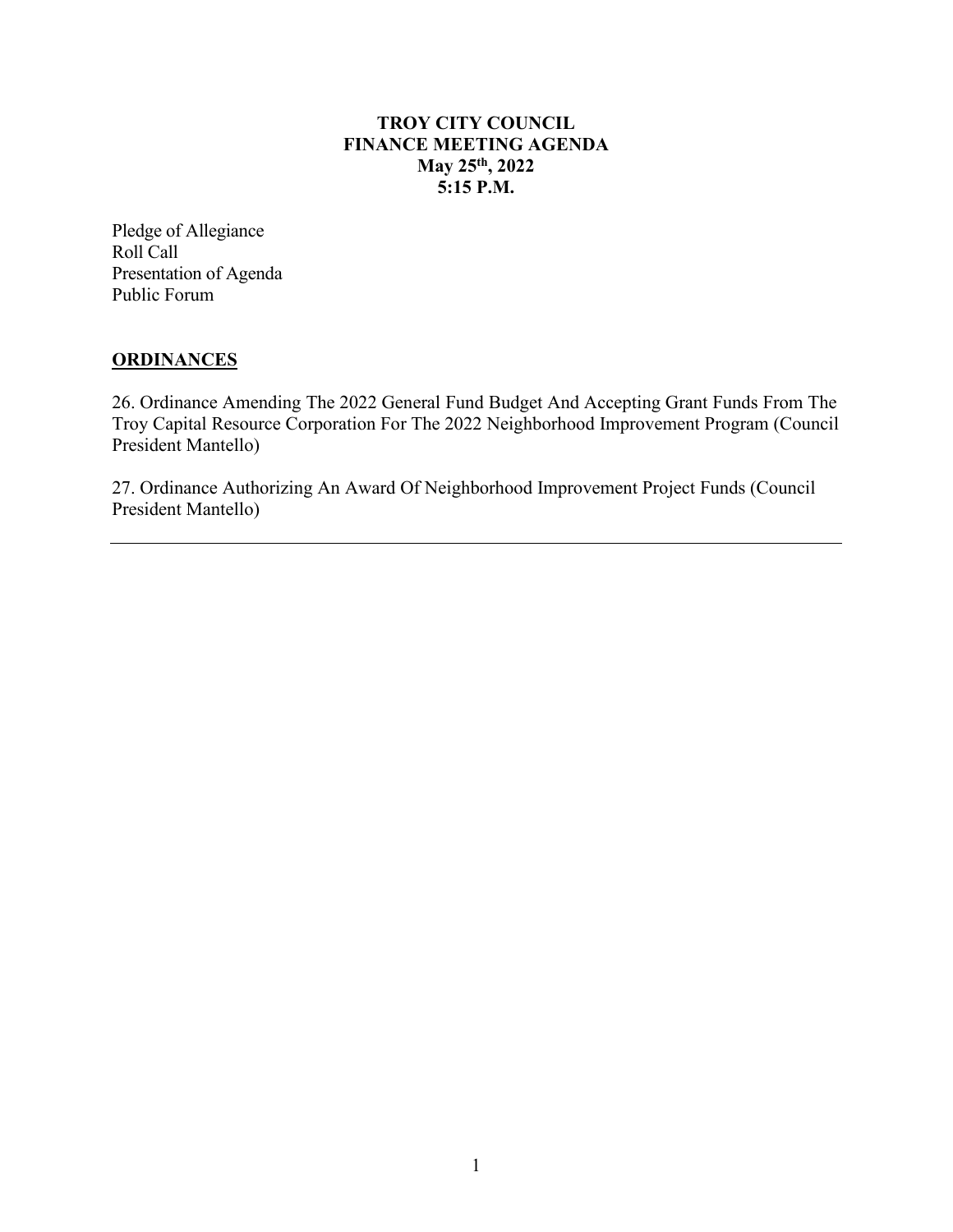#### **ORDINANCE AMENDING THE 2022 GENERAL FUND BUDGET AND ACCEPTING GRANT FUNDS FROM THE TROY CAPITAL RESOURCE CORPORATION FOR THE 2022 NEIGHBORHOOD IMPROVEMENT PROGRAM**

The City of Troy, convened in City Council, ordains as follows:

- **Section 1.** The City of Troy, New York, hereby accepts \$1,500.00 in grant funding from the Troy Capital Resource Corporation for the purpose of the 2022 Neighborhood Improvement Program.
- **Section 2.** The City of Troy 2022 budget is herein amended as set forth in Schedule A entitled:

#### **2022 Budget Amendment(s) – CRC Funding**

which is attached hereto and made a part hereof

**Section 3.** This Ordinance will take effect immediately.

Approved as to form, \_\_\_\_\_\_\_\_\_\_\_\_\_\_\_\_\_\_\_\_\_\_\_\_\_\_\_, 2022

Richard T. Morrissey, Corporation Counsel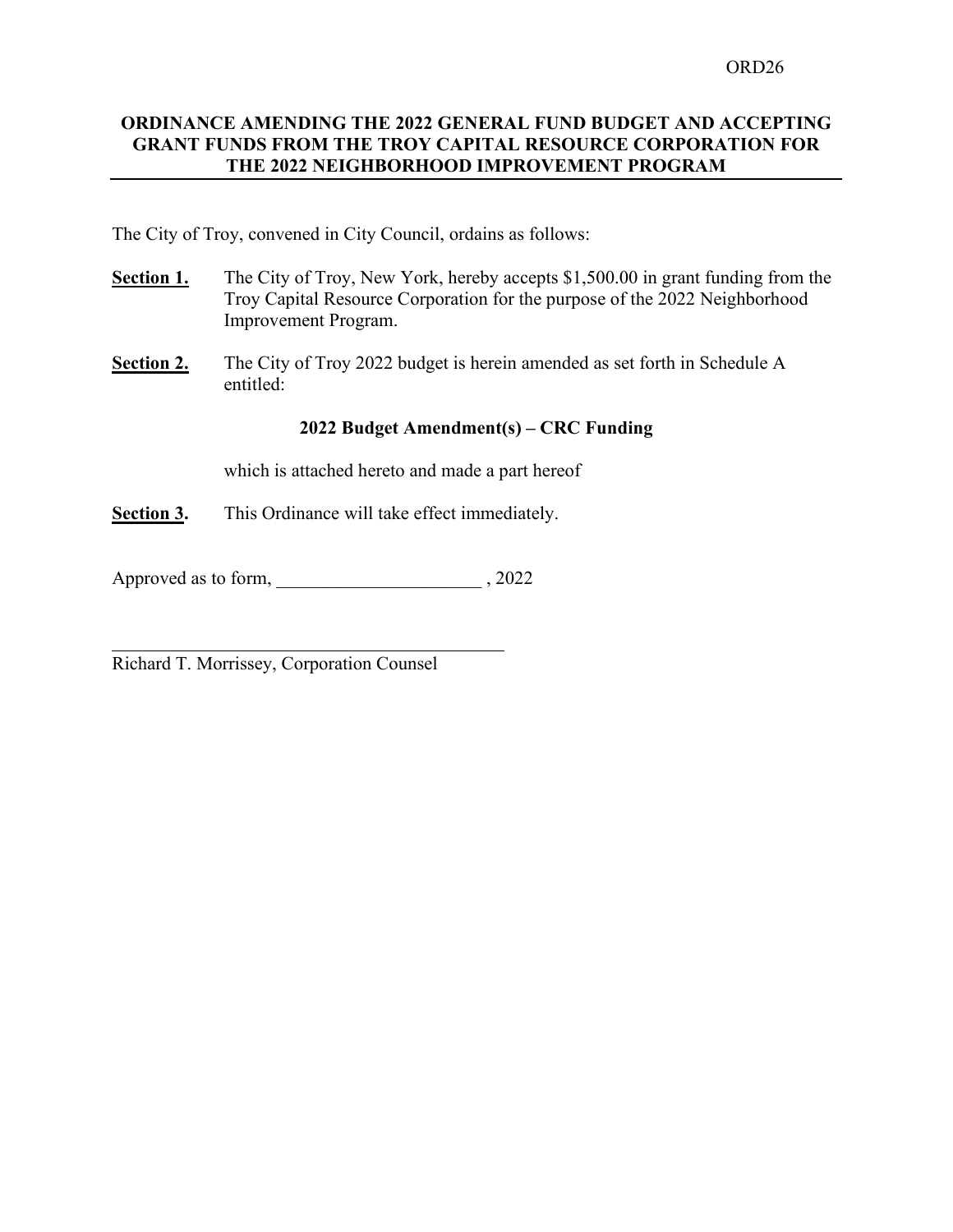# **Schedule A**

# **2022 Budget Amendment(s) – CRC Funding 3**

| <b>Department</b>                 | <b>Account No.</b>    | <b>Description</b>                               | Original<br>Budget* | Change<br>$(+/-)$ | <b>Revised</b><br><b>Budget</b> |
|-----------------------------------|-----------------------|--------------------------------------------------|---------------------|-------------------|---------------------------------|
|                                   |                       | <b>Revenues</b>                                  |                     |                   |                                 |
| Miscellaneous                     | A.1000.2705.0091.0000 | Gifts & Donations - Capital Resource Corporation | 10.800.00           | 1.500.00          | 12,300.00                       |
|                                   |                       | <b>Expenditures</b>                              |                     |                   |                                 |
| <b>City Council</b>               | A.1010.0404.0094.0000 | Neighborhood Improvements                        | 20,800.00           | 1,500.00          | 22,300.00                       |
| <b>Net Impact On General Fund</b> |                       |                                                  |                     | 0.00              |                                 |
|                                   |                       |                                                  |                     |                   |                                 |

\* Or as previously amended